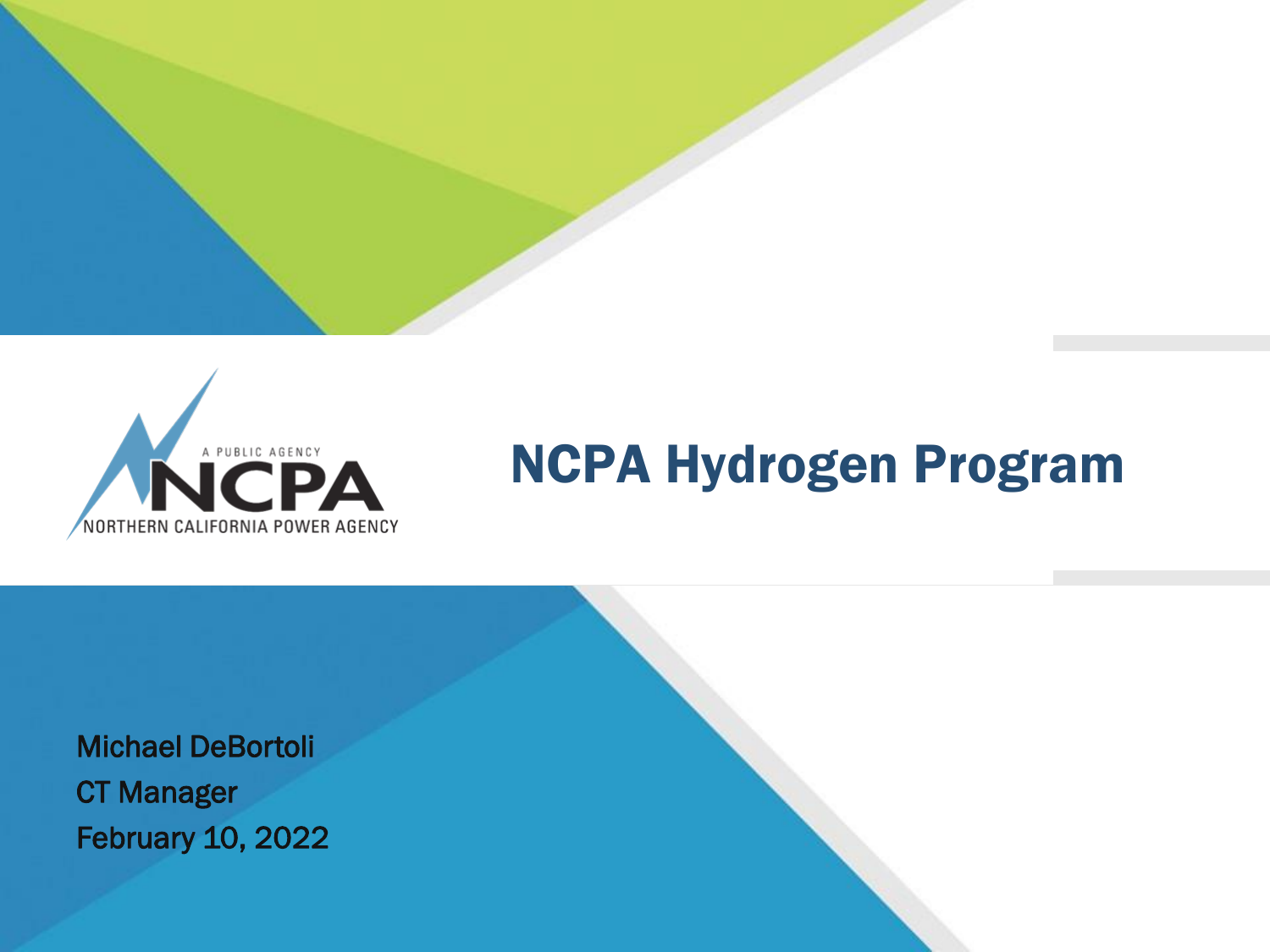

## **About Us**

- Northern California Power Agency
	- Public Power Agency
	- 16 Members
	- Several Non-member participants
	- Includes
		- Silicon Valley Power
		- Bay Area Rapid Transit
		- State of California
- Lodi Energy Center
	- Capacity of  $\sim$  300 MW 1x1 Combined Cycle
	- Siemens F-class combustion turbine
	- Fast Start Flex Plant
	- Recently upgraded to support hydrogen development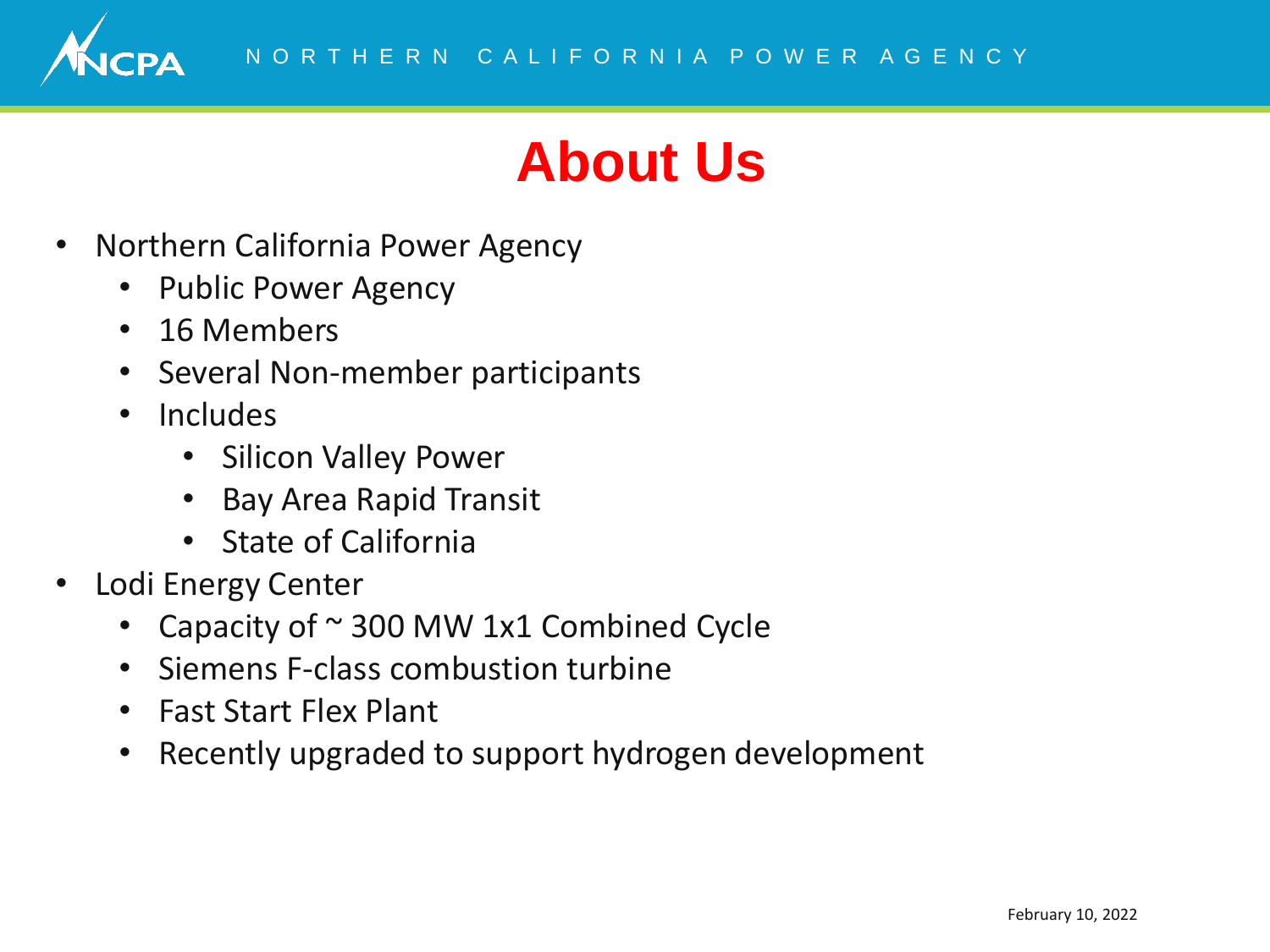### Lodi Energy Center Pilot Concept

- **Three broad areas for implementation**
- Combustion Turbine
	- Combustors
	- Fuel Blending Skid
	- Control Logic
- Grid / Market Integration
	- Electrolyzers
	- Water Supply
	- Power Supply
	- Cooling
- Storage
	- Above and Below Ground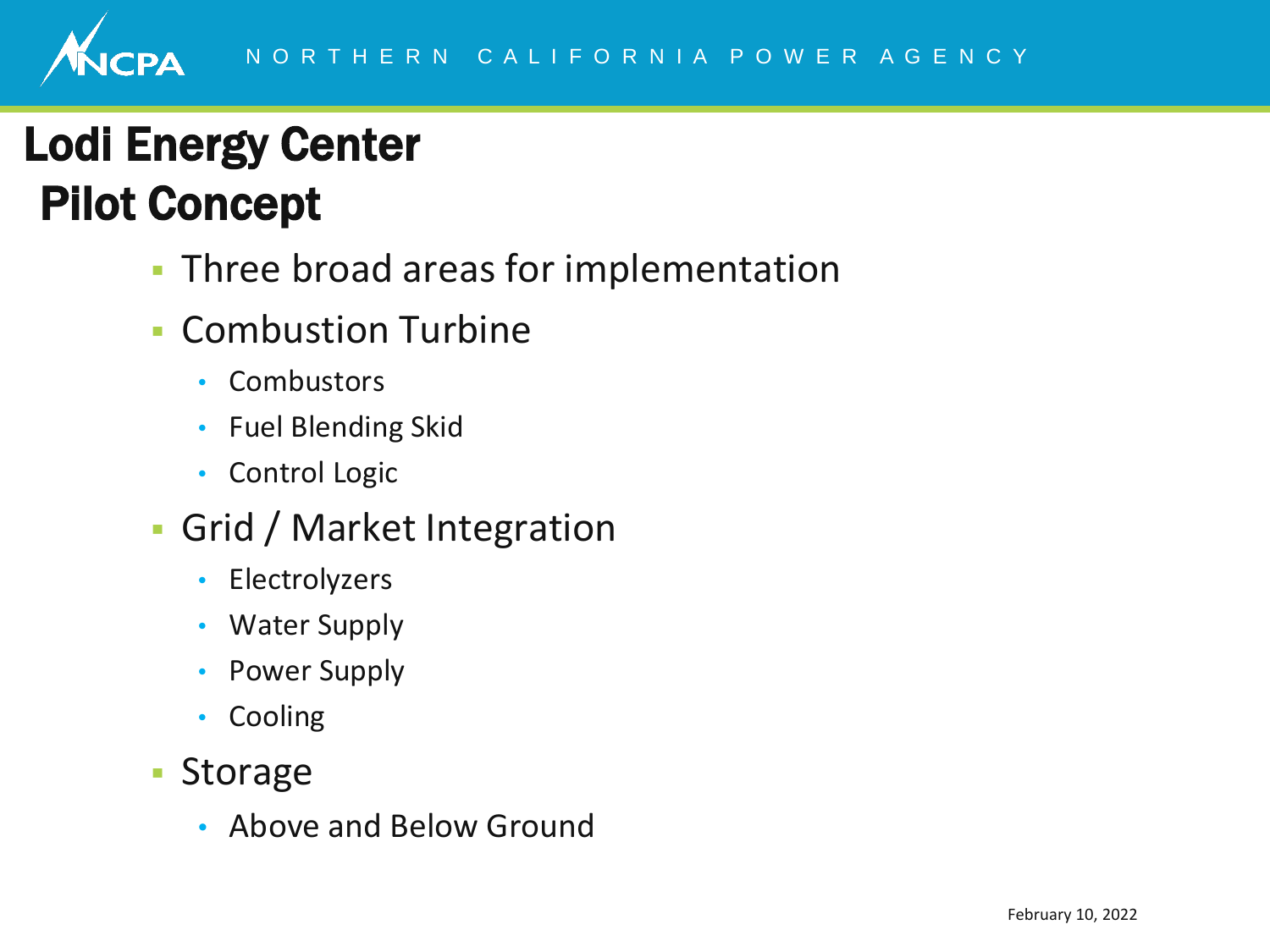#### Above-Ground Storage Options

|                                     | Compressed<br>Gas | <b>Liquified Gas</b> |
|-------------------------------------|-------------------|----------------------|
| Volume (kg)                         | 24,000            | 357,000              |
| Burn Duration (Hr @45%Vol Blend)    | 9                 | 135                  |
| Fill Time (Hr @155 MW Electrolyzer) | 8                 | 120                  |
| Storage Cost (\$ million)           | 116               | 500                  |
| Aux Load (MW)                       | 12                | 36                   |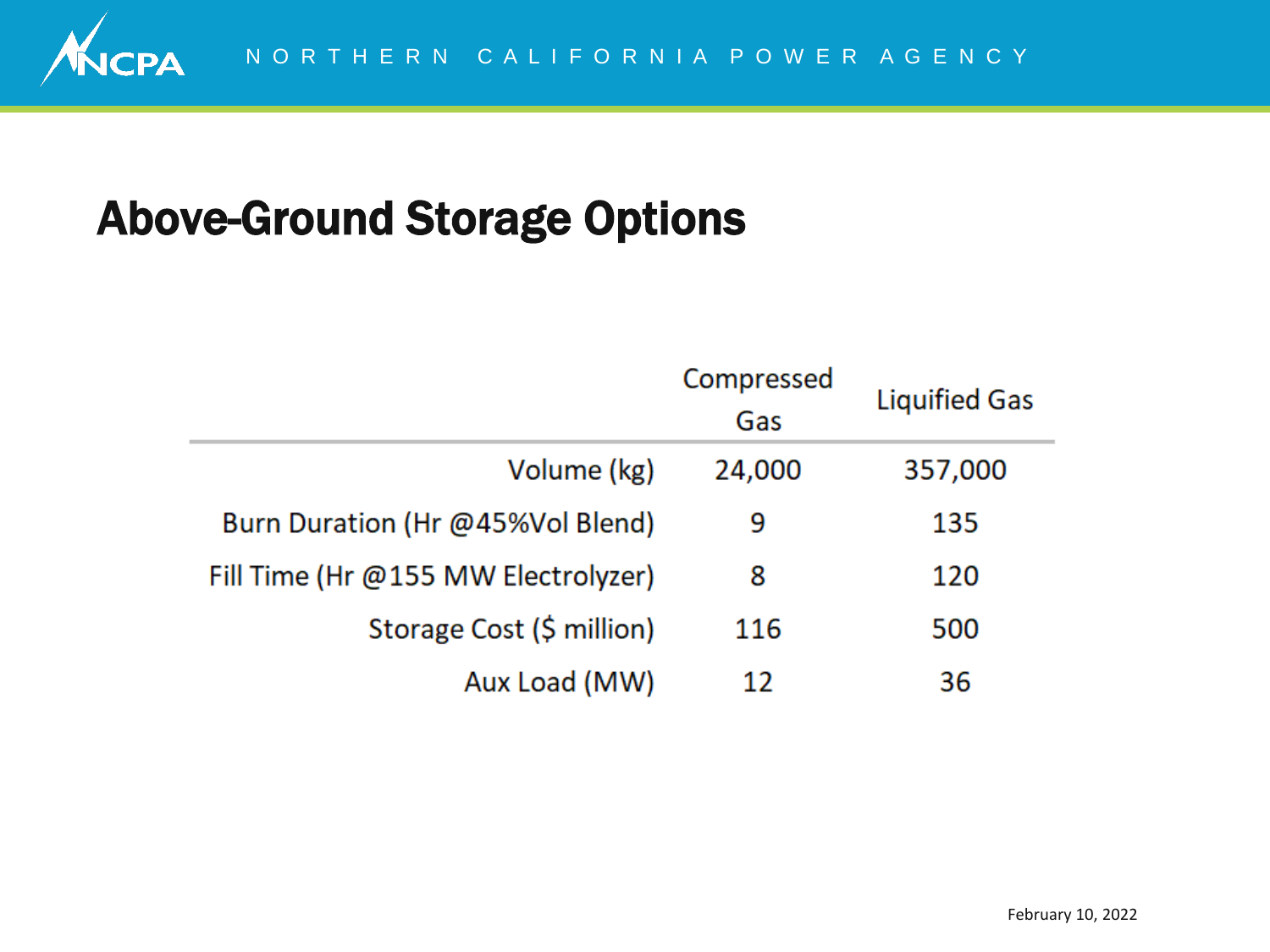#### Storage Underground

- **Exercial Options nearby** 
	- $\sim$ 210,000,000 kg H<sub>2</sub>
	- 1.7 yrs of Lodi Energy Center @100%  $H<sub>2</sub>$  and 100% cf
	- ~3.5-15 Miles pipeline
- Considerations

VCPA

•

- **\$3M Study to determine Suitability** 
	- Buoyancy on Cap Rock
	- Diffusion in Cap Rock
	- Geochemical reactions
	- Biochemical reactions
	- Leakage
	- Cushion gas requirements
	- Pressure/Temp Changes
	- Stress/Strain Changes